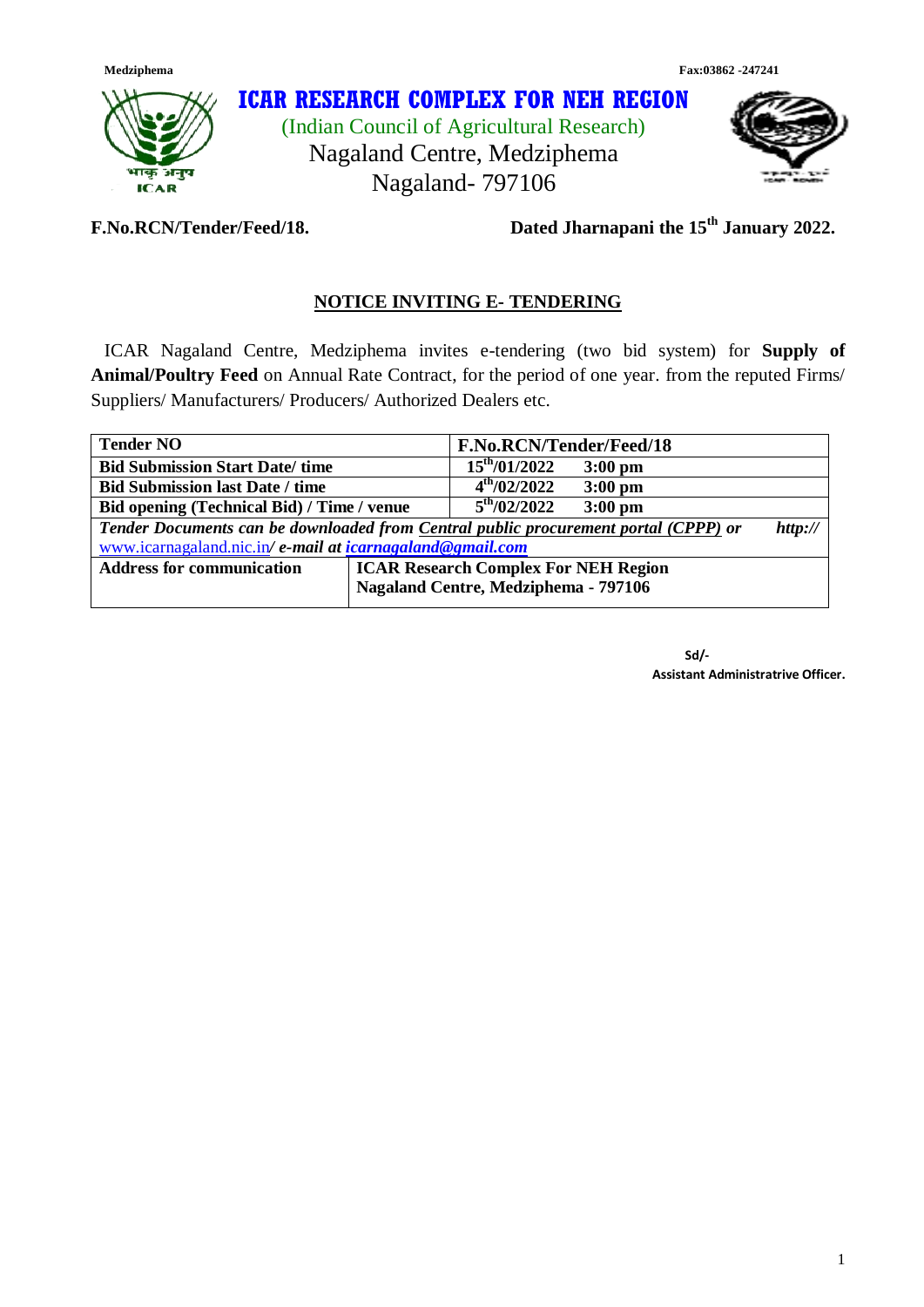**Gram:Agricomplex Phone:247241/247250 Medziphema Fax:03862 -247241** 



**F.No.RCN/Tender/Feed/18.** 

Dated Jharnapani the 15<sup>th</sup> January 2022.

**\*Before quoting for the tender, Bidders are requested to kindly go through the tender document thoroughly and abide by all the Terms and conditions given below. Non-compliances of any of the T & C shall lead to no – consideration of the Bid and no request whatever so shall not be considered under any circumstances.** 

- Details of Tender form/bidding documents may be downloaded from the institute website: [www.icarnagaland.nic.in](http://www.icarnagaland.nic.in/) and http://eprocure.gov.in. /Central Portal Procurement Portal (https://eprocure.gov.in/eprocure/app).
- Tenderers/bidders are requested to visit the website http://eprocure.gov.in/eprocure/app regularly. Any changes/modifications in tender enquiry will be intimated by corrigendum through this Website & Newspaper (NE Telegraph & Nagaland Post)
- **Online submission of Bids through Central Public Procurement Portal (CPPP) [\(https://eprocure.gov.in/eprocure/app\)](https://eprocure.gov.in/eprocure/app) is mandatory. Offline bids shall not be accepted under any circumstances.**

### **Terms and Conditions:**

- 1. In the first page of the technical document, the firms have to attach with an application in the firms official letter pad addressing to "HEAD OF REGIONAL CENTRE" citing their participation in the tender and mention details list of documents submitted/attached by the tenderer. **(refer annexure V)**
- 2. The Tender should consist of two Bids The techno commercial bid (Bid "I") and the financial bid (Bid "II").
- 3. **\*Financial bid have to be quoted only in B.O Q excel provided format, and no need to submit the hard copy of financial bid**
- 4. On the date of opening, only Part-I (Technical Bid) will be opened. Part-II (Financial Bid) shall be opened subsequently only of those tender, whose Technical Bid qualifies as per the laid norms of this tender.
- **5.** All Bidders shall give an undertaking that they fully and unconditionally agree to abide by all the terms & conditions which, if needed, may be modified at the discretion of the Competent Authority, in supply order, for which confirmation from the supplier shall be taken. **Non submission of the undertaking may lead to rejection/ non consideration of the tender.(for undertaking refer Annexure- III)**
- 6. On the date of opening, only Part-I (Technical Bid) will be opened. Part-II (Financial Bid) shall be opened subsequently only of those tender, whose Technical Bid qualifies as per the laid norms of this tender.
- 7. The Tenderer must compulsory have a GST Registration.
- 8. Price quoted must be given per quintal and must be all inclusive, including packing, forwarding, Delivery charges, Taxes, VAT, GST etc., as may be applicable. No rates/charges etc. over and above the quoted rates shall be considered under any circumstances.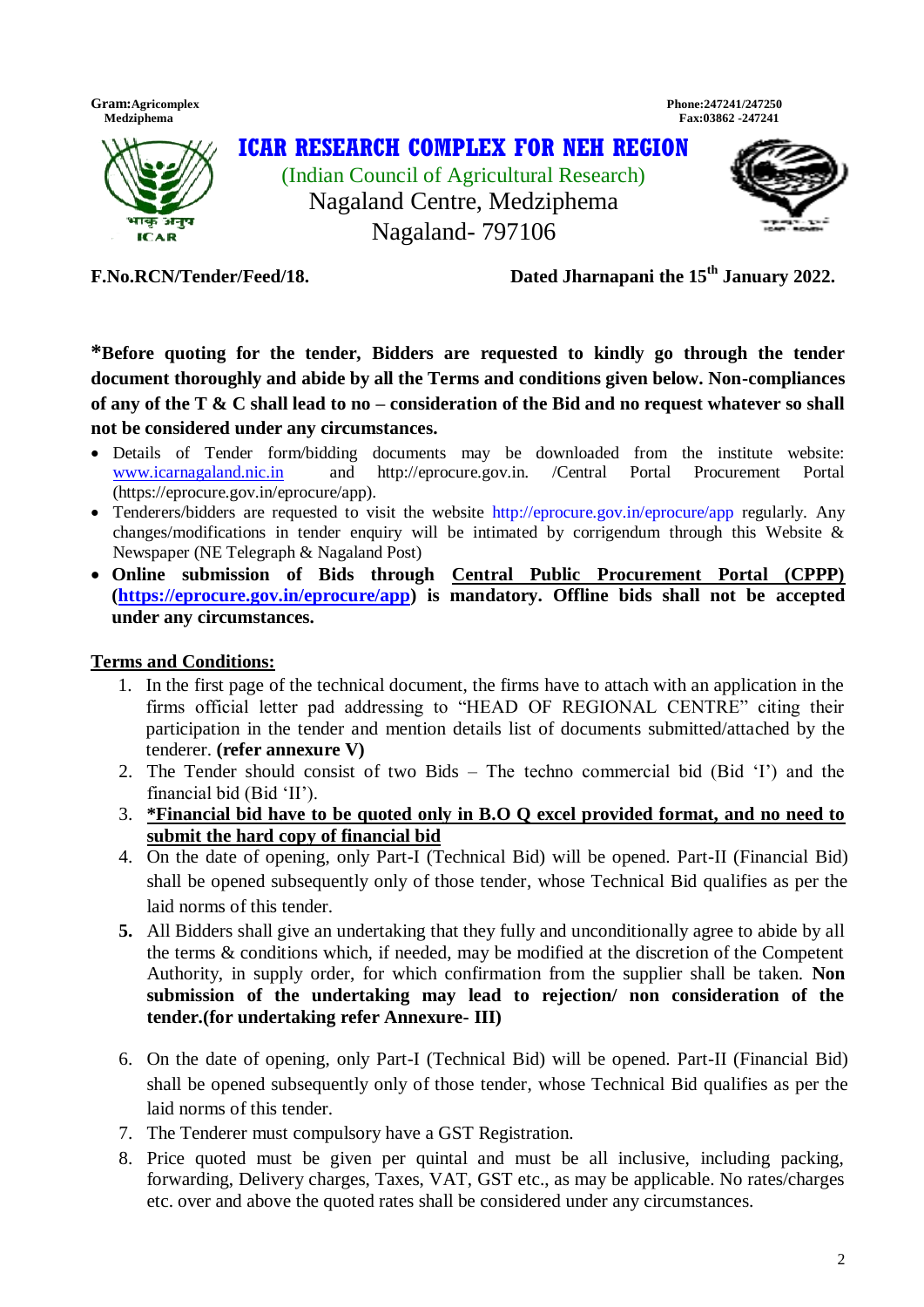- 9. All Bidders shall give an undertaking that they fully and unconditionally agree to abide by all the terms conditions which, if needed, may be modified at the discretion of the Competent Authority, in supply order, for which confirmation from the supplier shall be taken. Non submission of the undertaking may lead to rejection/ non consideration of the tender.(for undertaking refer **Annexure-lll** )
- 10. The Buyer shall not be responsible for payment of transit insurance charge.
- **11.** \*Last date and time for receipt of all the tender is up to 3.00 PM of 4<sup>th</sup> February 2022.
- 12. Tenders will be opened on  $5<sup>th</sup>$  February 2022, at 3.00 PM.
- **13. The Bidders should mandatory provide their full Bank Details, PAN Card No. , IFS code No., and TDS so as to ensure e-payment to them directly on satisfactory completion of the Supply/ installation with cum demonstration certificate should be submitted through the concern scientist/ In-charge and Joint Director to whom the supply is made (which should be free of cost and must be completed before payment).**
- 14. Performance guarantee **Rs.50,000 (Fifty Thousand)** (**Refundable on expiring of Contract**) only of the contract value required for one year shall have to be deposited by the successful contractor immediately on the receipt of the work order, in the form of Demand Draft/Bank Guarantee/Banker Cheques valid for One Year. Payable at S.B.I., Medziphema. in favor of the Joint Director, ICAR Research Complex for N.E.H. Region, Nagaland Centre, Jharnapani, Medziphema.
- **15.** No interest on security deposit and earnest money deposit shall be paid by the office to the tenderer.
- *16. Performance guarantee/Security Deposit of will be retained by the office for six months / till the coverage of warranty/ guarantee period or till the contract period.*
- 17. In case of any dispute, the Joint Director, ICAR Research Complex, Nagaland Centre shall act as the arbitrator and his decision shall be final and binding on the Contractor.
- 18. Legal jurisdiction for all disputes shall be within purview of the Dimapur Court.
- **19. The successful Firms/Contractor/Party's shall have to enter in to an agreement with the institute before the work start.**
- 20. The Joint Director reserves the right to accept or reject any quotation/ tender, in part or in full without assigning any reason thereof.
- 21. It is not mandatory to accept the lowest rate of the tenders. The decision of the competent Authority shall be the final to select the firms/contractors.
- **22.** If the above mentioned closing /opening day of the tender happened to be non working date due to Bandh/Strike as any other reasons, the tender will be received & opened on the following working day at the same time except on the 2nd (second) Saturday.
- **23.** For any query/ clarification, the undersigned may be approached at: Contact No.: 03862- 247241 / **E-mail: [icarnagaland@gmail.com](mailto:icarnagaland@gmail.com) [rcn.storesection@gmail.com](mailto:rcn.storesection@gmail.com)**

 **Sd/- Asstt. Administrative Officer .**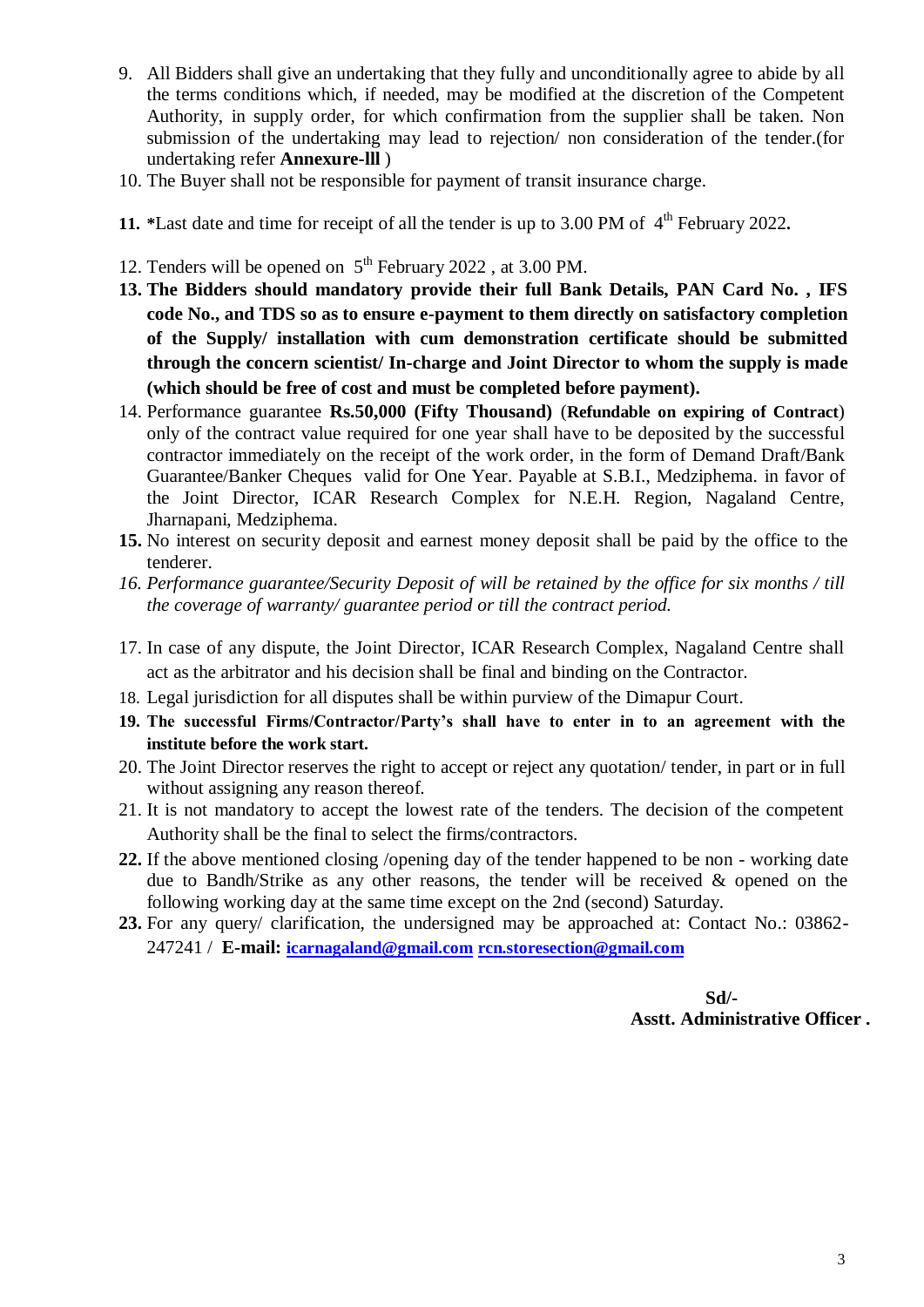



**F.No.RCN/Tender/Feed/18.** 

# Dated Jharnapani the 15<sup>th</sup> January 2022.

# **Others Terms & Conditions**

- **1.** While submitting, Each tender should be accomplished with the all the supportive documents, The Bidder shall have to mandatorily give the detail break-up of the composition of the feeds to be supplied, mentioning therein all the relevant details, which shall be maintained in all the supplies and there should not be any deviation from the quoted composition. A sample of each item quoted should also be produced while submitting the quotation.
- **2. Tenders shall be accompanied with sample of items for which samples have been desired. The samples should be submitted in transparent plastic container bearing complete address of the tenderer and description of the articles etc. Samples will be supplied free of charges and will remain in deposit till the duration of the contract with undersigned.**
- **3. The Bidder has to note that, the product/feed ingredients have to be of branded high/good super quality.**
- **4.** The rates quoted should be up to ICAR Research Complex for NEH Region, Nagaland Centre, Medziphema for the mentioned items. **The rates must be valid for at least 1 (one) year from date of quotation/ award of the supply**. It is pertinent to mention here that bidder, if successful, shall be bound to make the supply of the Feeds for a period of 1 (one) year, as above.
- **5. \*If during the period of (one) year, the Bidder requests for enhancement of rates or expresses his/her inability to supply the Feeds or does not make the supply in time, without any rational justification, in the aforesaid cases, the entire amount of Security Deposit shall be forfeited and no request in this regard shall be entertained under any circumstances. And hence no request/acceptance will be entertained by any means.**
- **6. If the Successful bidder face difficulties to supply the items or wants to withdraw the contract in the half way, then the firms have to specify proper genuine reason to the competent authority.**
- **7. The Successful firms have to supply the feeds of high quality only and if the firm supply the low quality feed then it has to be replaced immediately by the supplier upon receiving complain from the feed receiver.**
- **8.** Illegible and Over writing, cutting etc. in the rates will make the tender liable for rejection.
- *9.* Furnishing of related documents like earlier supplied, experience, test qualifications, enrollment with any State Govt., Agency etc.
- *10. Income tax clearance (up to date), last 2-3 years financial standing/balance sheet, annual turnover etc. should be enclosed (if any).*
- **11.** The supply should be F.O.R. destination ICAR, Jharnapani to the respective Division/Stores.
- **12.** If the selected tenderer does not accept the offer after issue of Letter award by the institute within 10(Ten) days. The offer made shall be deemed to be withdrawn without any notice and earnest money will be forfeited.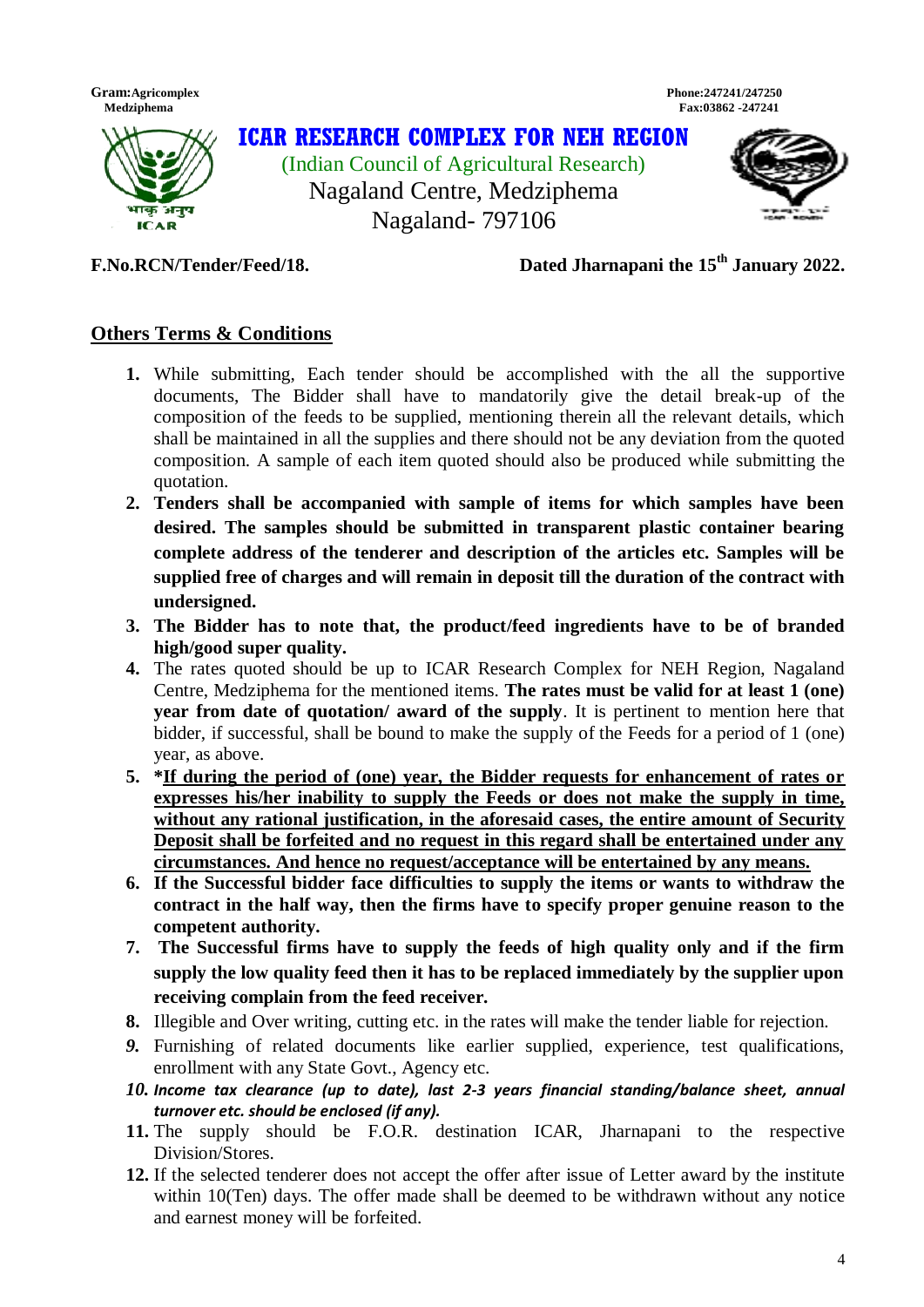- **13. The supply of feed ingredients will be required on monthly basis, so supply order will be placed as per the requirement of the feed ingredients in advance, and the supply has to be made within five (10) days from the issue of supply order.**
- *14. Delay in supply within the prescribed time limit as per the supply order shall attract 2% penalty of the bill value per week and part thereof.*
- **15.** After successfully Supply of feed ingredient. **The supplier has to submit the bill in triplicate in the name of The Head of Regional Centre, ICAR Nagaland Centre along with the receipted challan dully signed by the institute receiver** according to the supply order for necessary arrangement of payment.
- **16. The Supply of Feed ingredients/goods has to be made only during office hours, and unloading has to be made in presence of the concern officer.**
- **17. The supplier has to provide labour for unloading of materials supplied.**
- **18.** No advance payment will be entertained by any means.
- **19. The Rate contract/Contract will be for a period of 1(one) year, which may be extended by the competent authority of the institute based on the performance of the firm.**
- **20. \*the competent authority reserve the right of accepting the tender in whole or a part of the supply can be distributed between more than one tenderer.**
- **21.** The Joint Director reserves the right to accept or reject any quotation, in part or in full without assigning any reason thereof.
- **22.** \*Other terms & conditions may be decided by the Competent Authority during entering the Contract Agreement.
- 23. The submission of tender by the tenderer implies that he has read or notice the forms and Term & conditions as laid down on the documents
- **24. \*Financial Bid to be quoted separately in the excel sheet provided as BOQ (Bid of Quantity) and upload in the CPP Portal.**
- **25.** Online submission of Bids through **Central Public Procurement Portal (CPPP) [https://eprocure.gov.in/eprocure/app\)](https://eprocure.gov.in/eprocure/app)** is mandatory. Offline bids shall not be accepted under any circumstances**.**

 **Sd/- Asstt. Administrative Officer .**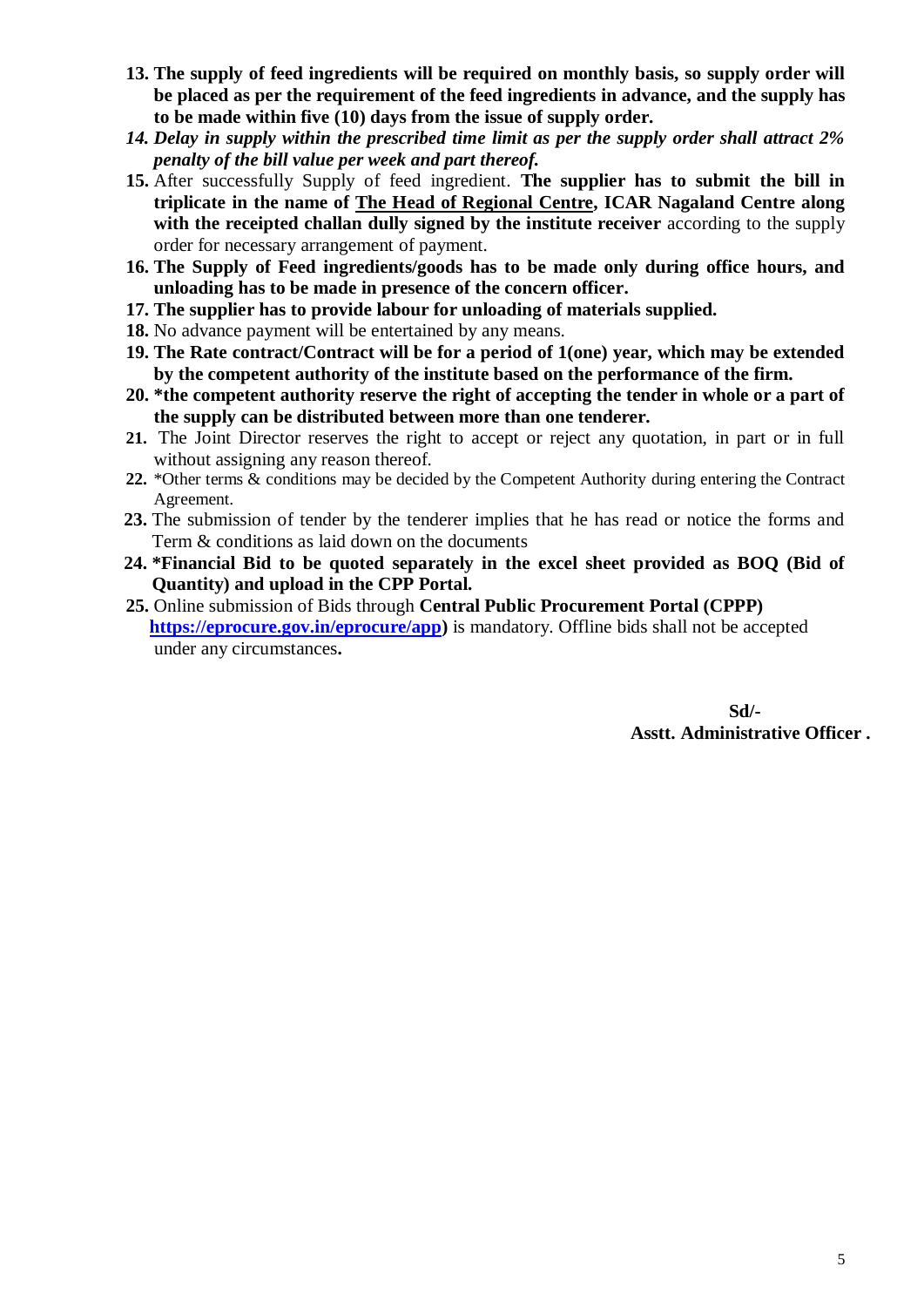# **SAMPLING PROCEDURE OF MATERIALS**

In storing and holding of samples, care should be taken that the properties of the materials are not affected. The following precautions & directions shall be observed.

- 1. Samples shall be taken in a protected place not exposed to damp air, dust etc.
- 2. The sampling instrument shall be clean and dry when used.
- 3. Precautions shall be taken to protect the samples, the materials being supplied through the sampling instrument and the containers from adventitious contamination.
- 4. The samples shall be placed in clean and dry glass containers polythene bags. The sample containers shall be such size that they are almost completely filled by the sample.
- 5. The Each container shall be sealed air tight with a stopper or a suitable closure after filling in such a way that it is not possible to open  $\&$  reseal it without detection  $\&$  market with full details sampling date of sampling.
- 6. Samples shall be stored in such a manner that there is no deterioration of the material.
- 7. Sample shall be tested for each lot for ascertaining conformity of the material to the requirement of this standard

**At the time of supply of ingredients for each batch, the firm should provide details proximate composition (Moisture, Crude protein, Acid insoluble ash, Ether extract, crude fiber, Ash) of feed ingredients/compound feeds, which will be tested in the Institute, if the parameters are not found within the quoted/required level, the items will be rejected and the rate contract is liable to be cancelled and the cost/damage occurs due to inferior quality of materials the firm will liable to bear the said cost.**

# **SPECIFICATION FOR FEED INGREDIENTS, MINERALS & MIXTURES**

# **A. Maize crush:**

# **Requirements**

1. The maize should be preferably of yellow in colour and of good quality free from dust, stone, lumps of earth clay, mud, chaff straw weed seed, and any other non‐food grain.

2. The maize should be full in size, free from weevils, broken and damaged kernels.

3. The maize should also be free from fungus, storage pest infestation, aflatoxin and any other mycotoxins.

4. The material should be packed in clean and sound jute bags. The mouth of each gunny bag shall be either machine stitched or rolled over or hand stitched with strong jute twine.

### **Specification**

| <b>SI</b> | <b>Characterstics</b>                                      | <b>Required level</b> |
|-----------|------------------------------------------------------------|-----------------------|
| No.       |                                                            |                       |
|           | Moisture, percent by weight, Max                           | $12.00$ (Max)         |
|           | Crude protein ( $N \times 6.25$ ), percent by weight, Min. | $8.5 \text{ (min)}$   |
|           | Acid insoluble ash, per cent by weight, Max.               | $8.5 \text{ (min)}$   |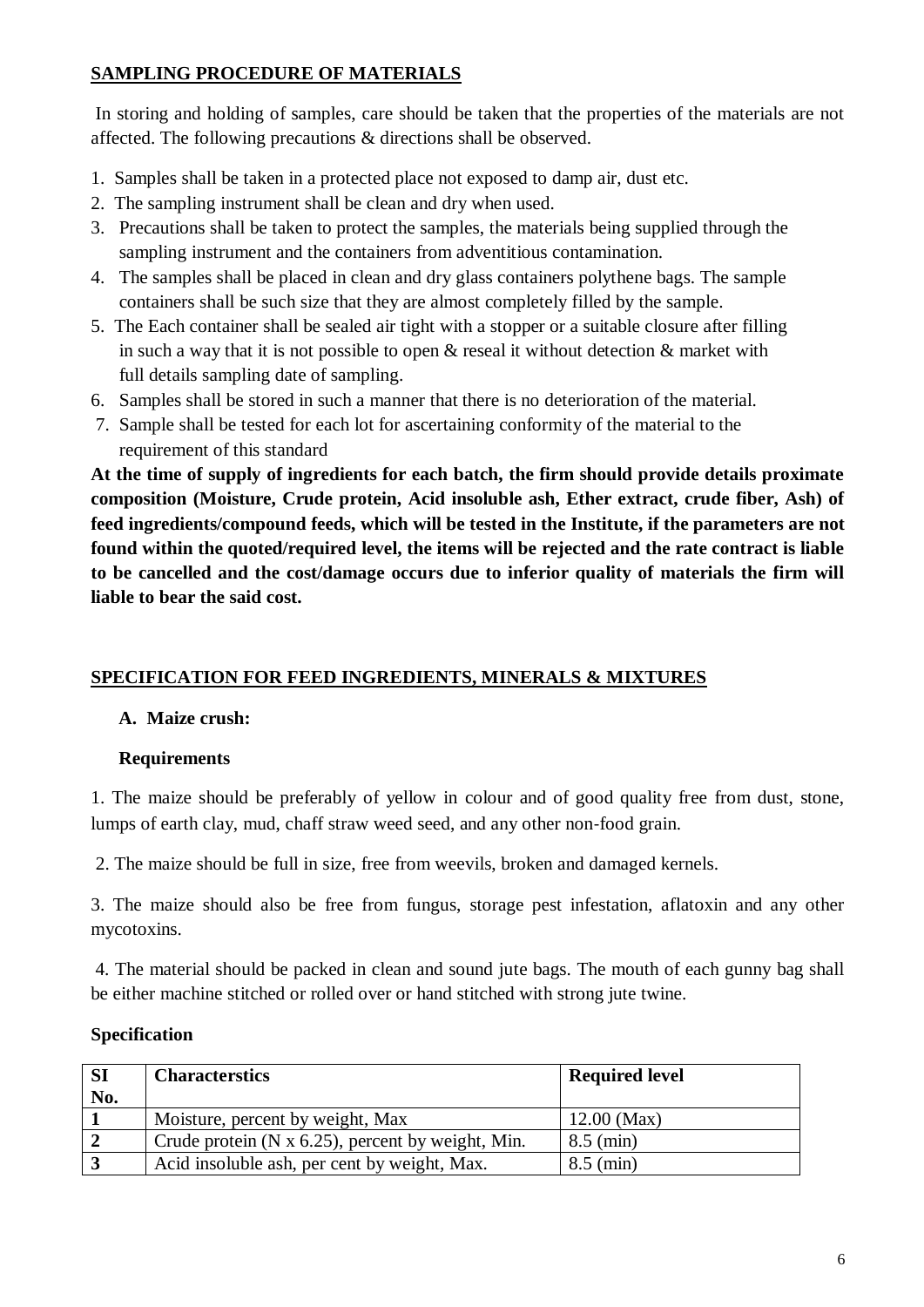### **B. Soybean meal**

It (preferably yellow variety) must be prepared from seed coat removed soybeans by solvent extraction and heat treatment. The meal should be in flakes form. The meal should meet the following requirement and Specifications.

# **Requirements**

1. It should be free from dust, stone, lumps of earth clay, mud, chaff straw weed seed, and any other non‐food grain.

2. The meal should be free from rancidity, adulterants, insect or fungus infestation and from fermented musty or other objectionable odours.

3. The meal should be free from extraneous matter such as dirt, iron and other metallic pieces.

4. The meal should be packed in clean, sound jute bags without holes and mouth of each bag should be either machine stitched or rolled over or hand stitched with strong jute

| <b>SI</b><br>No. | <b>Characterstics</b>                                     | <b>Required level</b> |
|------------------|-----------------------------------------------------------|-----------------------|
|                  | Moisture, percent by weight, Max                          | $13.00$ , (Max)       |
|                  | Crude protein $(N \times 6.25)$ , percent by weight, Min. | $44.00$ (Min)         |
|                  | Acid insoluble ash, per cent by weight, Max.              | $4.00$ (Max)          |

### **C. Wheat bran**

### **Requirements**

1. It should be free from dust, stone, lumps of earth clay, mud, chaff straw weed seed, and any other non‐food grain.

2. The meal should be free from rancidity, adulterants, insect or fungus infestation and from fermented musty or other objectionable odours.

3. The meal should be free from extraneous matter such as dirt, iron and other metallic pieces.

| <b>SI</b><br>No. | <b>Characterstics</b>                                      | <b>Required level</b> |
|------------------|------------------------------------------------------------|-----------------------|
|                  | Moisture, percent by weight, Max                           | $14.00$ , (Max)       |
|                  | Crude protein ( $N \times 6.25$ ), percent by weight, Min. | $12.00$ (Min)         |
|                  | Acid insoluble ash, per cent by weight, Max.               | $4.00$ (Max)          |

# **D. Rice bran**

# **Requirements**

1. It should be free from dust, stone, lumps of earth clay, mud, chaff straw weed seed, and any other non‐food grain.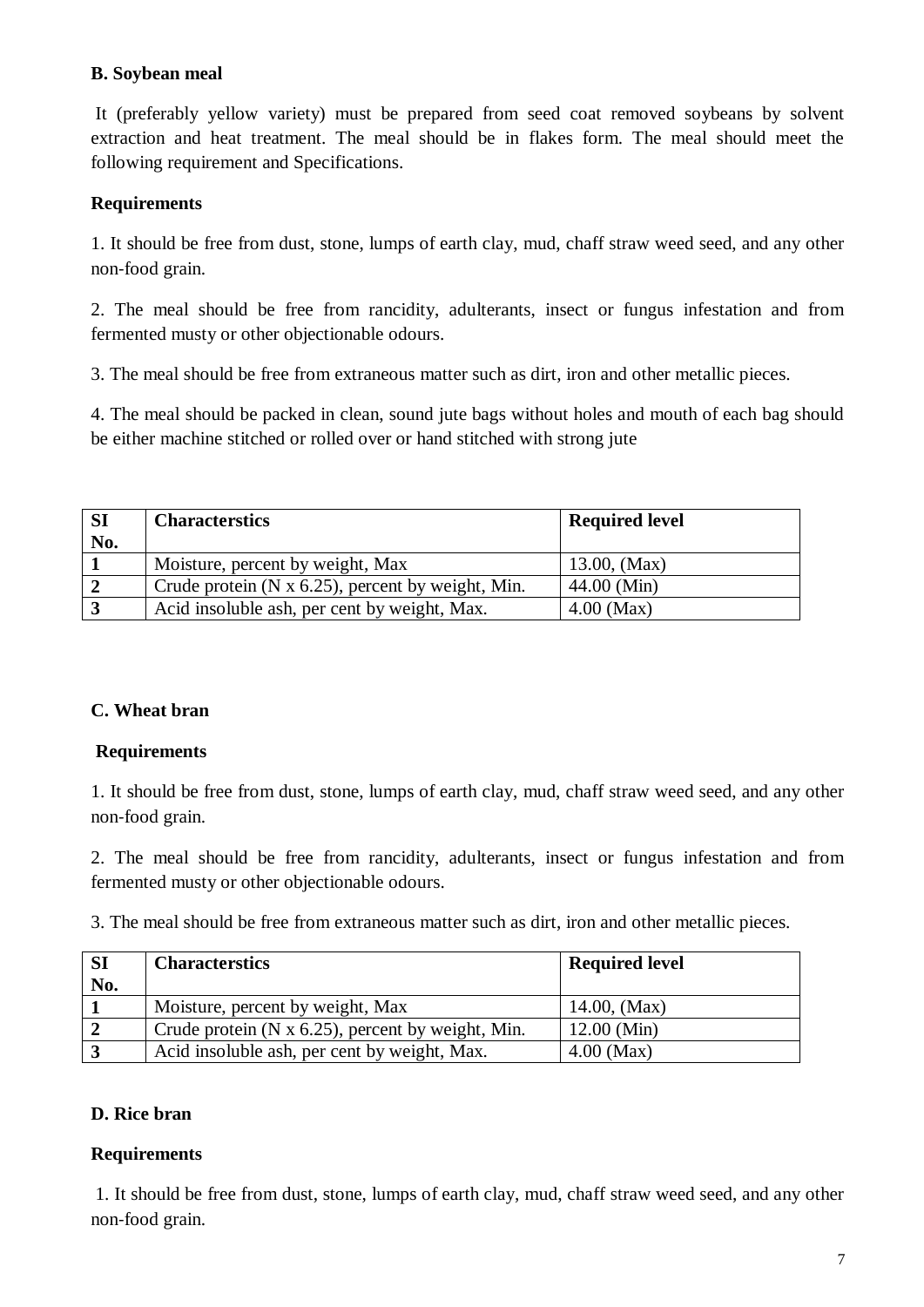2. The meal should be free from rancidity, adulterants, insect or fungus infestation and from fermented musty or other objectionable odours.

| 3. The meal should be free from extraneous matter such as dirt, iron and other metallic pieces. |  |
|-------------------------------------------------------------------------------------------------|--|
|-------------------------------------------------------------------------------------------------|--|

| <b>SI</b><br>No. | <b>Characterstics</b>                                      | <b>Required level</b> |
|------------------|------------------------------------------------------------|-----------------------|
|                  | Moisture, percent by weight, Max                           | $14.00$ , (Max)       |
|                  | Crude protein ( $N \times 6.25$ ), percent by weight, Min. | $8.00$ (Min)          |
|                  | Acid insoluble ash, per cent by weight, Max.               | $4.00$ (Max)          |

#### **E. Mustard oil cake**

#### **Requirements**

1. It should be free from dust, stone, lumps of earth clay, mud, chaff straw weed seed, and any other non‐food grain.

2. The meal should be free from rancidity, adulterants, insect or fungus infestation and from fermented musty or other objectionable odours.

3. The meal should be free from extraneous matter such as dirt, iron and other metallic pieces.

| <b>SI</b><br>No. | <b>Characterstics</b>                                     | <b>Required level</b> |
|------------------|-----------------------------------------------------------|-----------------------|
|                  | Moisture, percent by weight, Max                          | $11.00$ , (Max)       |
|                  | Crude protein $(N \times 6.25)$ , percent by weight, Min. | $<$ 30.00 (Min)       |
|                  | Acid insoluble ash, per cent by weight, Max.              | $4.00$ (Max)          |

### **F. Ground nut cake:**

### **Requirements**

1. It should be free from dust, stone, lumps of earth clay, mud, chaff straw weed seed, and any other non‐food grain

2. The meal should be free from rancidity, adulterants, insect or fungus infestation and from fermented musty or other objectionable odours.

3. The meal should be free from extraneous matter such as dirt, iron and other metallic pieces.

4. The meal should be packed in clean, sound jute bags without holes and mouth of each bag should be either machine stitched or rolled over or hand stitched with strong jute.

| <b>SI</b><br>No. | <b>Characterstics</b>                                     | <b>Required level</b> |
|------------------|-----------------------------------------------------------|-----------------------|
|                  | Moisture, percent by weight, Max                          | 11.00, $(Max)$        |
|                  | Crude protein $(N \times 6.25)$ , percent by weight, Min. | $40.00$ (Min)         |
|                  | Acid insoluble ash, per cent by weight, Max.              | $4.00$ (Max)          |

#### **G. Fish meal:**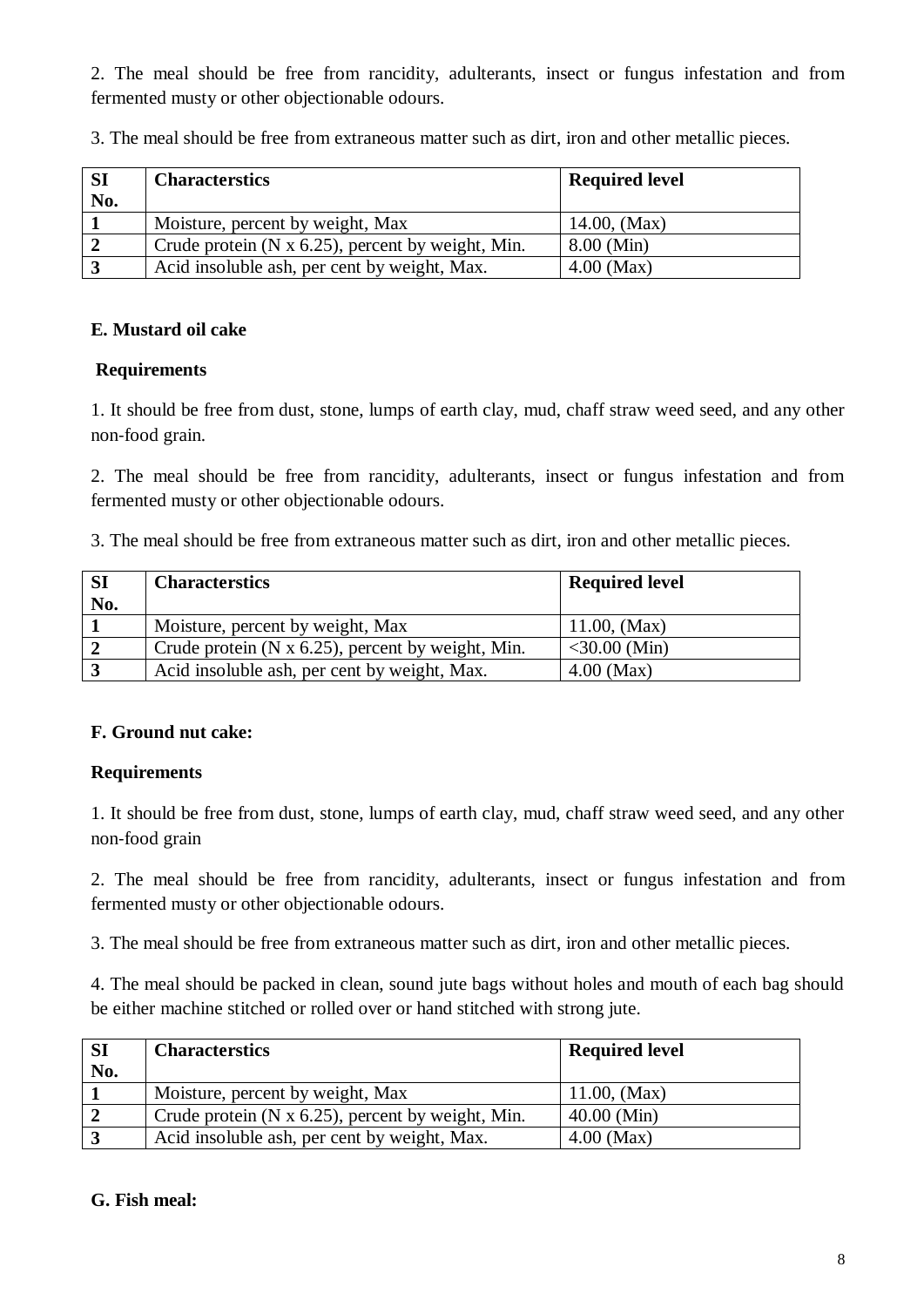# **Requirements**

1. It should be free from dust, stone, lumps of earth clay, mud, chaff straw weed seed, and any other non‐food grain

2. The meal should be free from rancidity, adulterants, insect or fungus infestation and from fermented musty or other objectionable odours.

3. The meal should be free from extraneous matter such as dirt, iron and other metallic pieces. The meal should be packed in clean, sound jute bags without holes and mouth of each bag should be either machine stitched or rolled over or hand stitched with strong jute.

| <b>SI</b> | <b>Characterstics</b>                                     | <b>Required level</b> |
|-----------|-----------------------------------------------------------|-----------------------|
| No.       |                                                           |                       |
|           | Moisture, percent by weight, Max                          | $11.00$ , (Max)       |
|           | Crude protein $(N \times 6.25)$ , percent by weight, Min. | $50.00$ (Min)         |
|           | Acid insoluble ash, per cent by weight, Max.              | $4.00$ (Max)          |

## **H. Pelleted feed for Pig**

### **Requirements**

1. The meal should be free from rancidity, adulterants, insect or fungus infestation and from fermented musty or other objectionable odours.

2. The meal should be free from extraneous matter such as dirt, iron and other metallic pieces.

3. The meal should be packed in clean, sound jute bags without holes and mouth of each bag should be either machine stitched or rolled over or hand stitched with strong jute.

4. Pellete Size should be 2-3 cm in size and ingredients should be processed either through a hammer mill or a roller mill equipped with an  $\frac{1}{4}$  inch (approx.700-800 µm) screen.

Required Specification:

| <b>Items</b>    | Moisture, |    | $CP$ , % Min   EE, % Min   Crude |                | Acid         | Energy, |
|-----------------|-----------|----|----------------------------------|----------------|--------------|---------|
|                 | % Max     |    |                                  | Fiber,<br>$\%$ | insoluble    | Kcal/kg |
|                 |           |    |                                  | Max            | $\%$<br>ash, |         |
|                 |           |    |                                  |                | Max          |         |
| <b>Starter</b>  | 11.0      | 20 |                                  |                | 4.0          | 3360    |
| Grower          | 11.0      | 18 |                                  |                | 4.0          | 3170    |
| <b>Finisher</b> | 11.0      | 16 |                                  |                | 4.0          | 3170    |

**I. Salt:** Salt should be free flow, free from any adulterant, free of lumps.

#### **J. Pelleted feed for Poultry**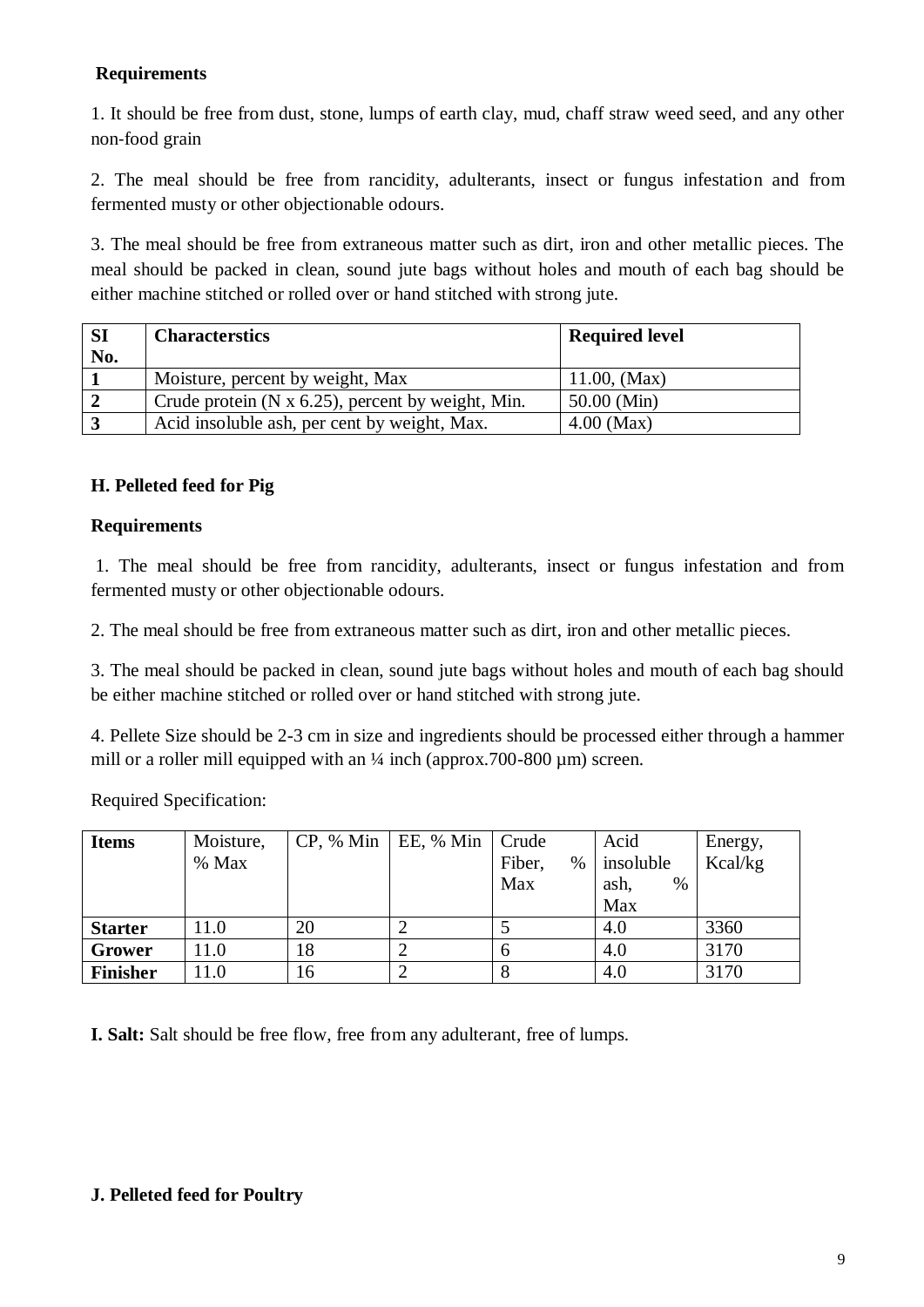# **Requirements**

1. The meal should be free from rancidity, adulterants, insect or fungus infestation and from fermented musty or other objectionable odours.

2. The meal should be free from extraneous matter such as dirt, iron and other metallic pieces.

3. The meal should be packed in clean, sound jute bags without holes and mouth of each bag should be either machine stitched or rolled over or hand stitched with strong jute.

4. Pellete Size should be 2-3 cm in size and ingredients should be processed either through a hammer mill or a roller mill equipped with an  $\frac{1}{4}$  inch (approx.700-800 µm) screen.

Required Specification:

| <b>Items</b>   | CP, % Min | Calcium percent<br>by mass | Available<br>phosphorus<br>by<br>mass | Energy, Kcal/kg |
|----------------|-----------|----------------------------|---------------------------------------|-----------------|
| <b>Starter</b> | 21        |                            | 0.5                                   | 2900            |
| Grower         | 19        |                            | 0.5                                   | 2800            |
| Layer          | 16        |                            | 0.5                                   | 2600            |

**K. Paddy Husk/Rice Husk:** It should be new, dry, free from lump. It should be free from dark coloration. There should be no fungus infection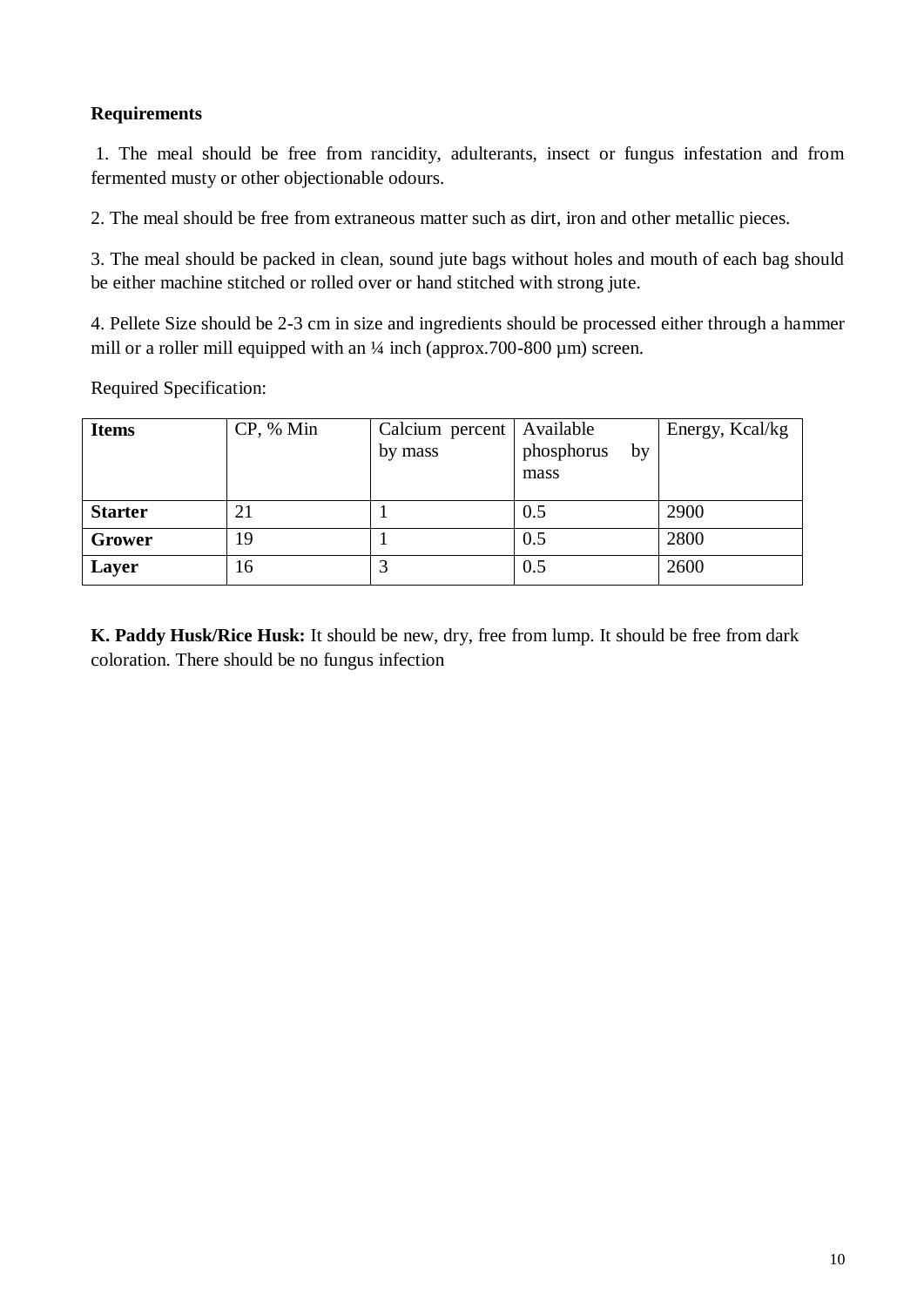# **Annexure - I**

# **TECHNICAL BID PREPARATION**

# **TECHNICAL BID PREPARATION**

### **Check list of Bid Documents**

| Sl.no        | <b>Type of Bid</b>   | <b>List of Documents To be Attached</b>                                   |
|--------------|----------------------|---------------------------------------------------------------------------|
|              |                      | 1.<br>Covering letter on official letter head (refer annexure V).         |
| $\mathbf{A}$ | <b>Technical Bid</b> | 2.<br>Profile /Track record of the company/Firms (if any)                 |
|              |                      | Photo copy of Trade License / GST registration details.<br>3.             |
|              |                      | 4.<br>Photo copy of Income tax clearance up to date (Mandatory)           |
|              |                      | 5.<br>Banking detail (Mandatory)                                          |
|              |                      | Photo copy of pan card (Mandatory)<br>6.                                  |
|              |                      | Valid GST registration certificate (Mandatory)<br>7.                      |
|              |                      | Experience (related work)<br>8.                                           |
|              |                      | 9.<br>Contact No. & e-mail ID (mandatory)                                 |
|              |                      | 10.<br>Balance sheet (if any)                                             |
|              |                      | 11. Authorization letter / dealership certificate / Manufacturing company |
|              |                      | registration certificate, Product certificate, price list (if any) etc.   |
|              |                      | Dealership certificate/Agency certificate for the                         |
|              |                      | Manufacturer/Manufacturing firm.                                          |
|              |                      | 12. undertaking and declaration (Format given in annexure III) on         |
|              |                      | official letter head duly signed by the tenderer along with seal.         |
|              |                      | (Mandatory)                                                               |
|              |                      | 13. Other credentials (if any).                                           |
|              |                      |                                                                           |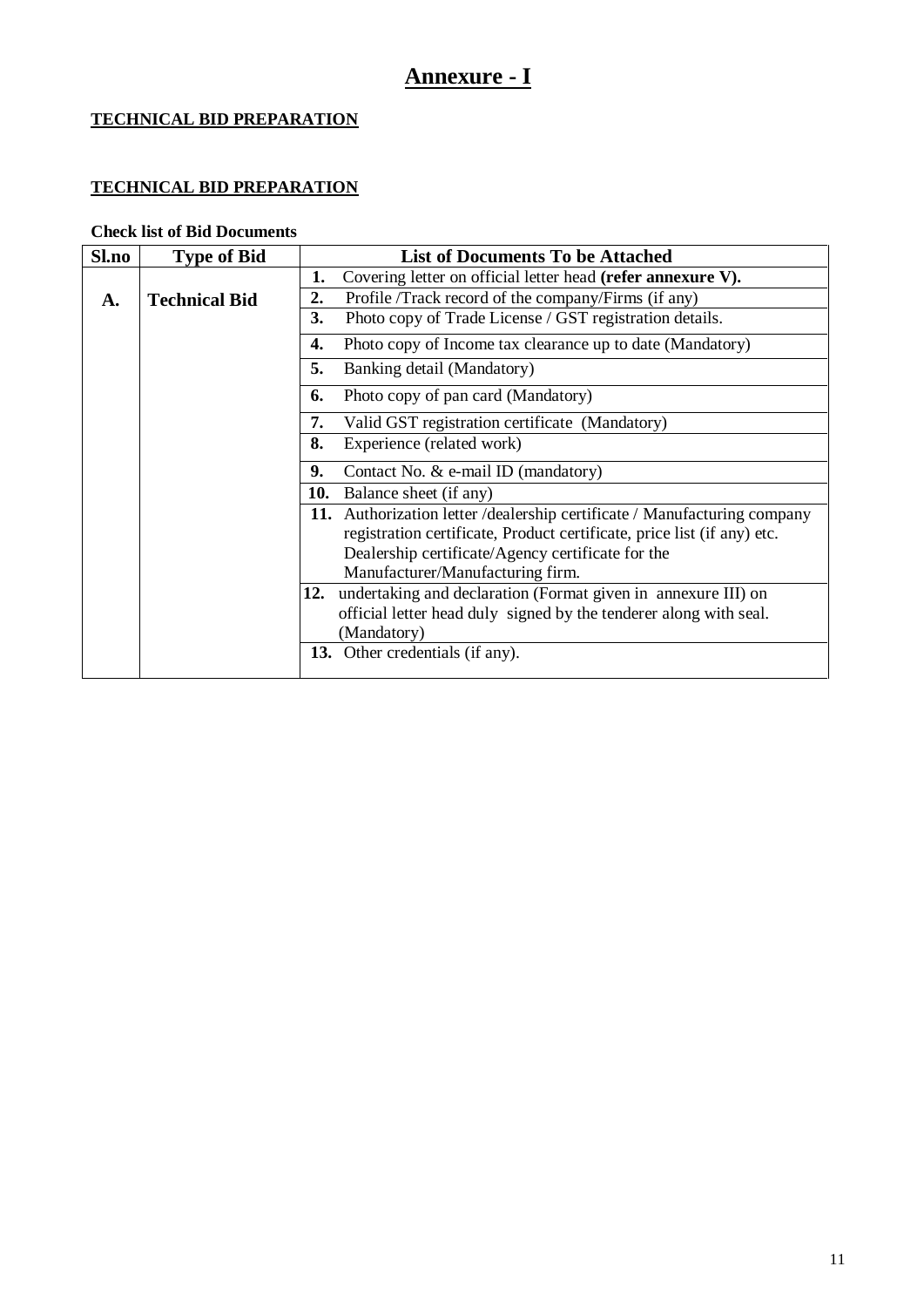# **Annexure II**

\*The Bidder has to note that, the feed ingredients would be ordered as per the requirement of the Concern incharge only, and it is not necessary/compulsory that all the item listed below will be ordered.

#### **PRICE BID**

**To be quoted separately in the excel sheet provided as BOQ (Financial Bid) and uploaded in the CPP Portal.**

# **\*Bidders are requested to bid all the items mentioned below.**

#### **PREPERATION OF FINANCIAL BIDS**

| SL. No.                    | Name of the Item                                | <b>Qnty</b> (Per             | <b>Rates</b> | <b>Remarks</b> |
|----------------------------|-------------------------------------------------|------------------------------|--------------|----------------|
|                            |                                                 | <b>Quintal/Standard Unit</b> |              |                |
|                            |                                                 | of Measurement)              |              |                |
| $\mathbf{1}$               | Maize crush                                     | 100 kg                       |              |                |
| $\boldsymbol{2}$           | Soybean meal (Solvent extracted)                | 100 kg                       |              |                |
| 3                          | <b>Wheat bran</b>                               | 100 kg                       |              |                |
| 4                          | <b>Rice bran</b>                                | 100 kg                       |              |                |
| 5                          | Mustard oil cake                                | 100 kg                       |              |                |
| 6                          | <b>Ground Nut Cake</b>                          | 100 kg                       |              |                |
| 7                          | <b>Fish meal</b>                                | 100 kg                       |              |                |
| 8                          | <b>Pelleted Feed for Pig</b>                    |                              |              |                |
| a)<br>٠                    | Starter (Pelleted feed for pig)                 | 100 kg                       |              |                |
| b)<br>$\bullet$            | Grower (Pelleted feed for pig)                  | 100 kg                       |              |                |
| $\mathbf{c})$<br>$\bullet$ | Finisher (Pelleted feed for pig)                | 100 kg                       |              |                |
| 9                          | <b>Salt</b>                                     | 100 kg                       |              |                |
| 10                         | <b>Mineral Mixture</b>                          | 100 kg                       |              |                |
| 11                         | <b>Pelleted Feed for Poultry</b>                |                              |              |                |
| a)                         | <b>Starter</b><br>(Pelleted feed for poultry)   | 100 kg                       |              |                |
| b)                         | Grower (Pelleted feed for poultry)              | 100 kg                       |              |                |
| $\mathbf{c})$              | (Pelleted feed for poultry)<br>Layer            | 100 kg                       |              |                |
| 12                         | <b>Broken rice</b>                              | 100 kg                       |              |                |
| 13                         | <b>Paddy Husk/Rice husk</b>                     | 100 kg                       |              |                |
| 14                         | <b>Rice Polish</b>                              | 100 kg                       |              |                |
| 15                         | Electric bulb 100 watt                          | 100no                        |              |                |
| 16                         | Electric bulb 200 watt                          | 100no                        |              |                |
| 17                         | <b>Lime Powder</b>                              | 100 kg                       |              |                |
| 18                         | <b>Bleaching Powder</b>                         | 100 kg                       |              |                |
| 19                         | <b>Hard Broom for Cleaning (Bamboo</b><br>Made) | 100 pcs.                     |              |                |
| 20                         | <b>Alum</b>                                     | 100 kg                       |              |                |
| 21                         | <b>Jute Cloth</b>                               | Per mtr                      |              |                |
| 22                         | <b>Distillery Dried Grain Solvent</b>           | 100 kg                       |              |                |
| 23                         | <b>Liquid Calcium supplement for</b>            | 1 ltr.                       |              |                |
|                            | animal including poultry                        |                              |              |                |
| 24                         | Liquid vitamin supplement                       | $1$ trr.                     |              |                |
| 25                         | Liquid amino acid supplement for<br>animal      | 1 ltr.                       |              |                |
| 26                         | Liquid energy supplement for animal             | $1$ ltr.                     |              |                |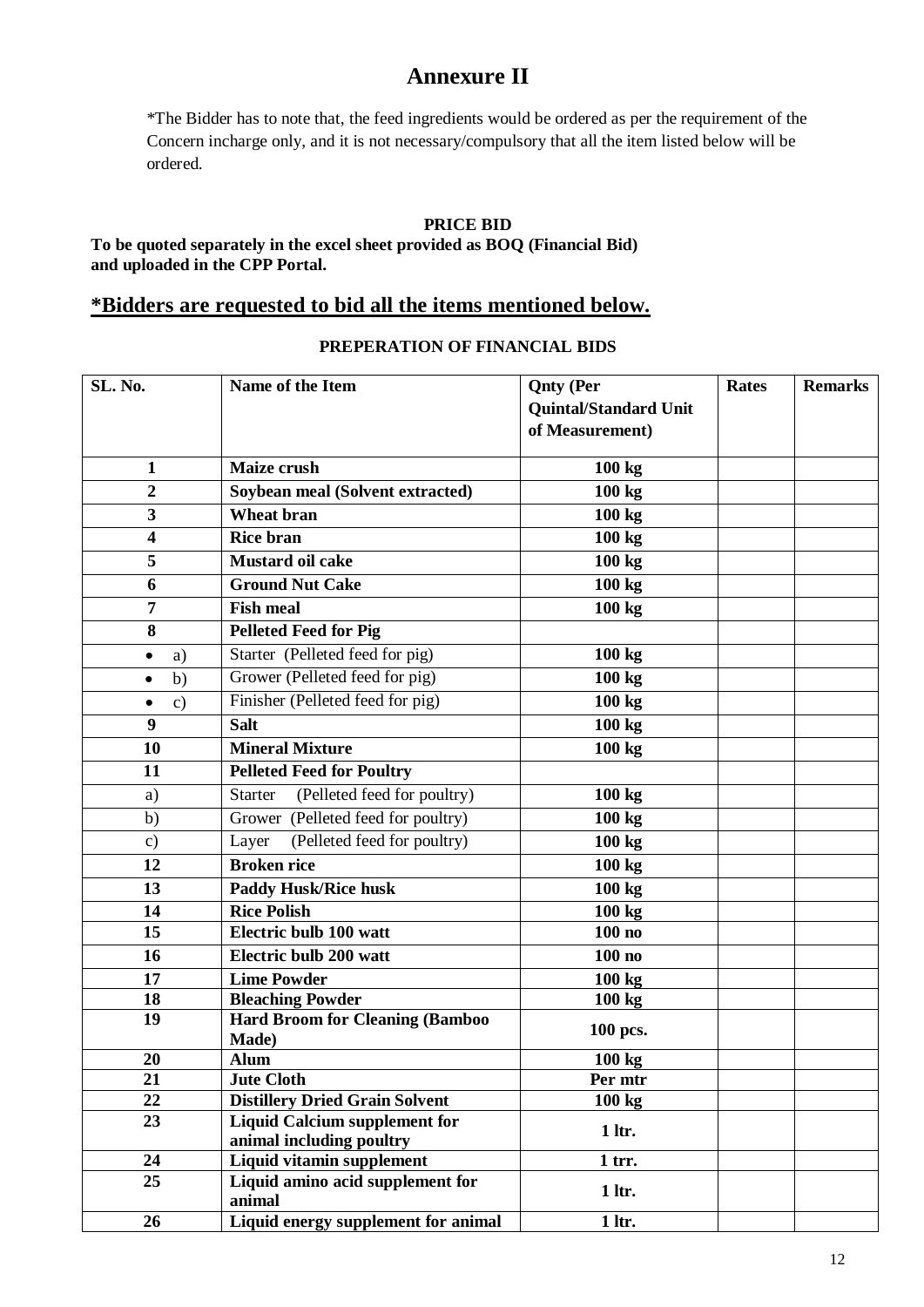| 27 | <b>Phenyl</b>                 | 1 ltr.        |  |
|----|-------------------------------|---------------|--|
| 28 | <b>Potassium Permanganate</b> | $\mathbf{kg}$ |  |
| 29 | <b>Liquid Hand wash</b>       | 1 ltr.        |  |
| 30 | <b>Liquid Sanitizer</b>       | 1 ltr.        |  |
|    | <b>Mask (Normal)</b>          | pkd           |  |

**(Bidder are requested to quote all the product mentioned above as per the quantity mentioned in the B.O.Q Excel Format)**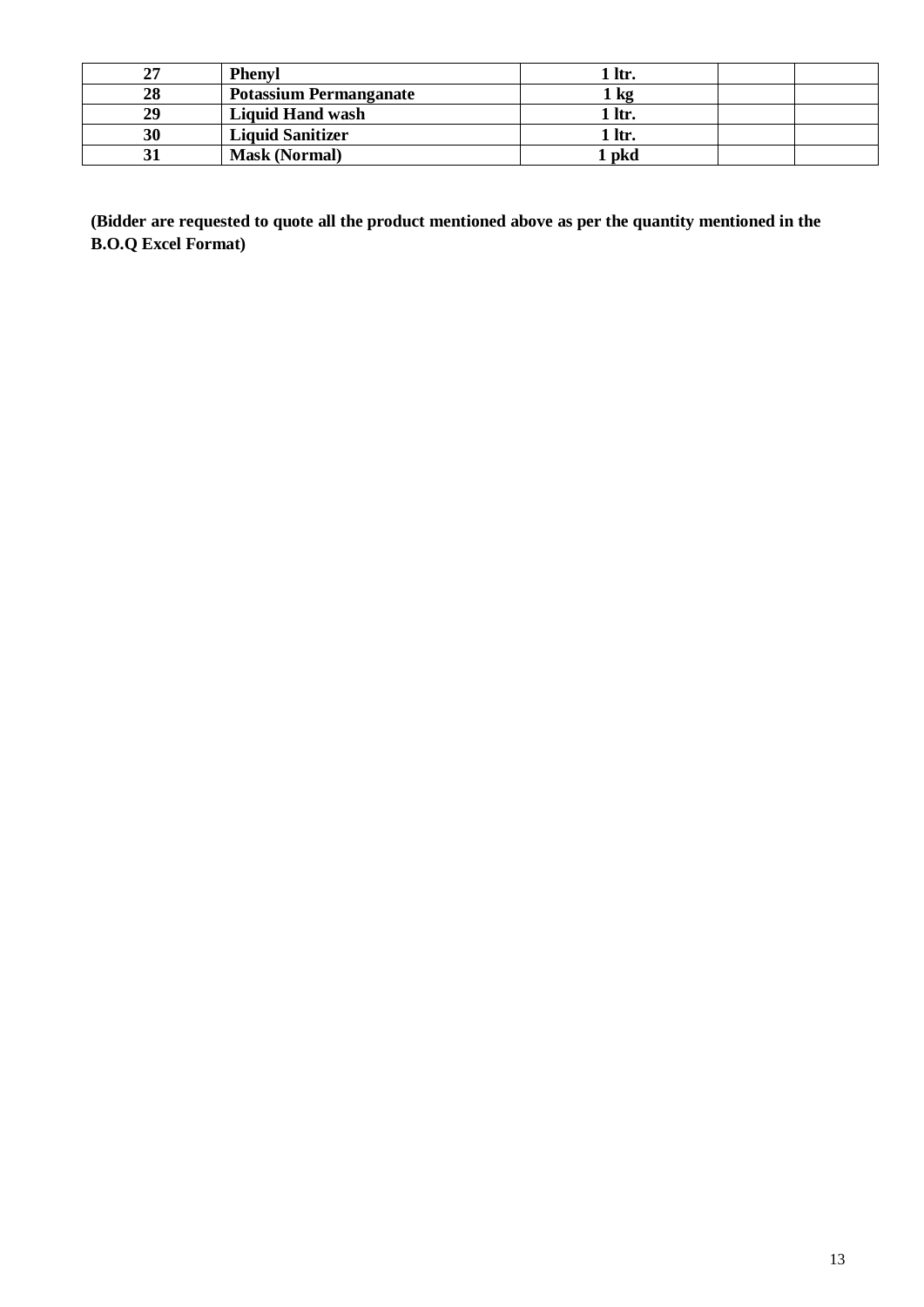# **Annexure - III**

#### **(Tender will be rejected if undertaking is not submitted)**

#### **UNDERTAKING (to be submitted in Agency/firm's letter pad)**

I/We have read and understood the ICAR Nagaland Centre, General Terms and Conditions contained in the application form. I/We do hereby declare that all the details provided in this application form are true to the best of my/our knowledge and belief and any mis-representation of facts will render me/us liable to any action as may be deemed fit by ICAR Nagaland Centre..

 I/We do hereby also accept ICAR Nagaland Centre have the right to accept or reject this application and not to issue invitation to Tender to me/us.

 I/We undertake to communicate promptly to ICAR Nagaland Centre for any changes in the condition or working of the firm. It is certified that we have not been blacklisted by any organization of Government of India including Central Vigilance Commission (CVC) in the last three years. The undersigned is fully authorized to sign and submit this application form on behalf of the organization, he/she represent. We authorize ICAR Nagaland Centre to approach individuals, employees, firms and corporations to verify our competence and general reputation.

**Name of the Contractor:**

**Signature with Contractor seal** 

**Address :**

**Registration No :**

 **Contact No :**

| Place: |  |  |  |  |  |  |  |  |  |  |  |  |
|--------|--|--|--|--|--|--|--|--|--|--|--|--|
| Date:  |  |  |  |  |  |  |  |  |  |  |  |  |

*\*Note that undertaking is compulsory & mandatory. Tender will be rejected if undertaking is not submitted.*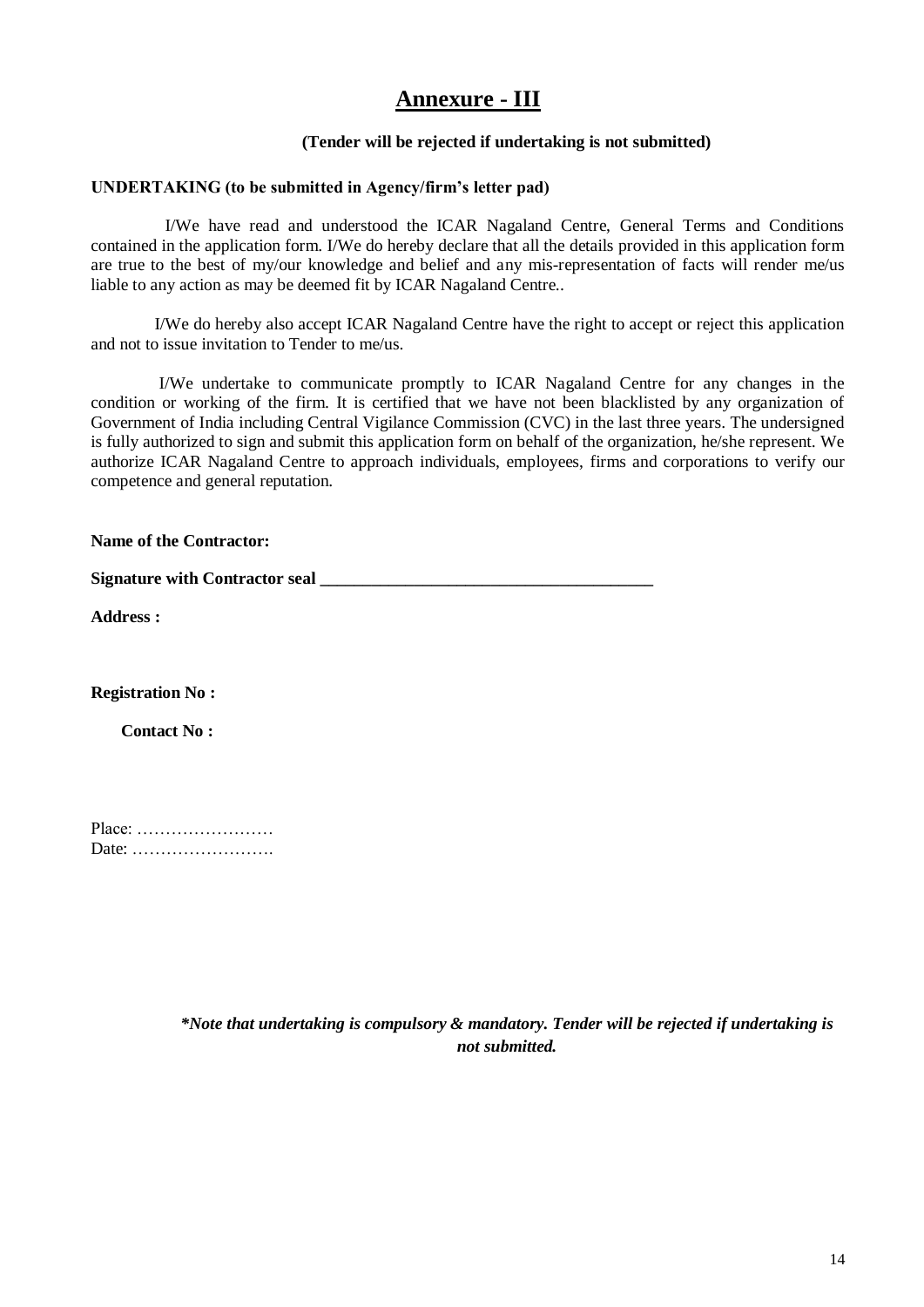# **Annexure – V**

### (Covering letter For eg.)

**To,** 

# **HEAD OF REGIONAL CENTRE**

ICAR Research Complex For NEH Region Nagaland Centre, Medziphema-79716.

# **Sub : Participating for tender on "Supply of Animal/Poultry Feed"**

### **Dear Sir,**

I am herewith submitting my participation for tender on "**Supply of Animal/Poultry Feed,**" at ICAR Nagaland Centre, and the details list of documents submitted/attached for reference are as cited below.

This is for your kind information please.

Thanking you.

Yours faithfully

(XYZ)

Firm Seal with designation.

### **List of Documents attached.**

1. xyz.

2… Xyz etc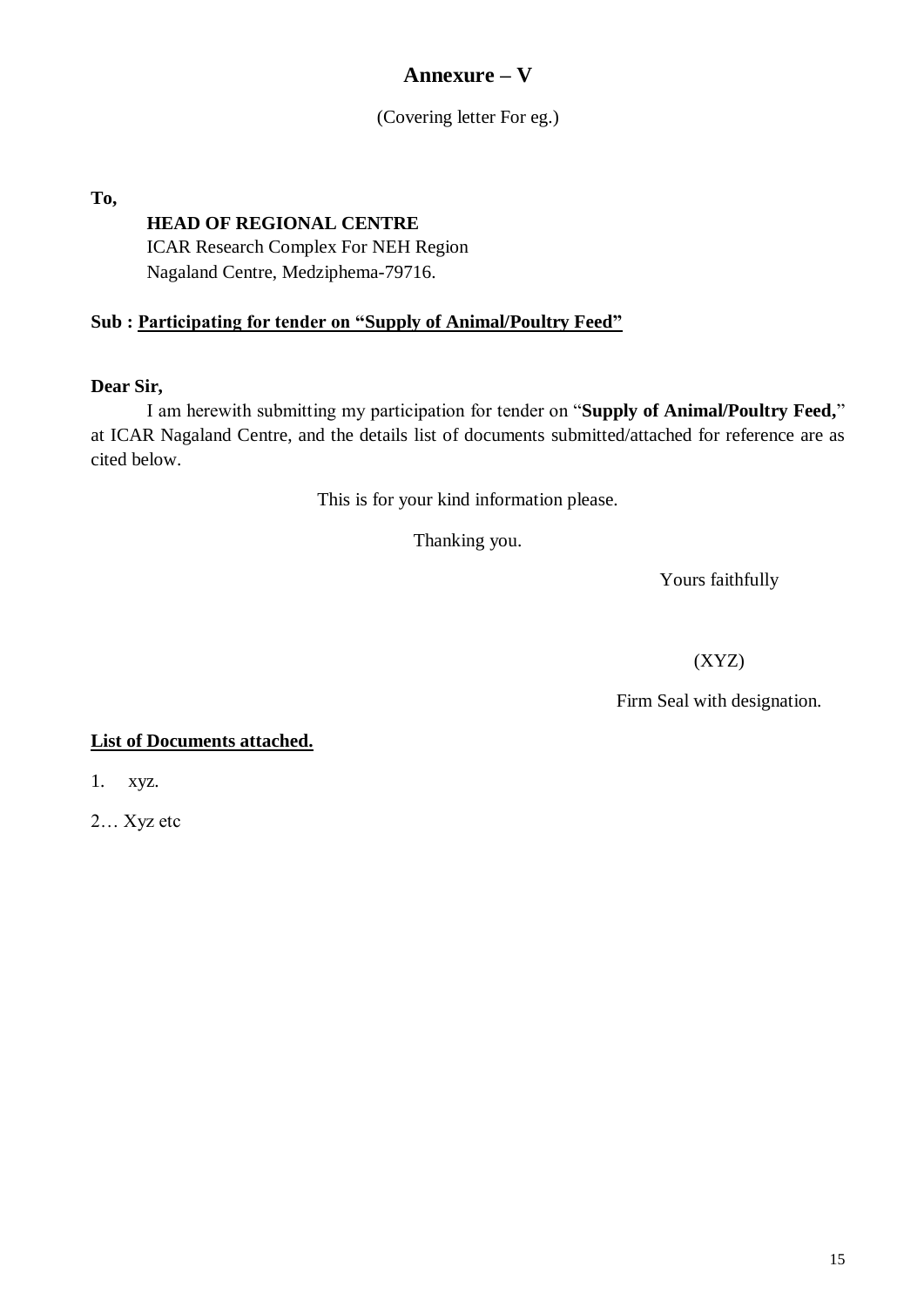# **Instructions for Online Bid Submission**

The bidders are required to submit soft copies of their bids electronically on the CPP Portal using valid Digital Signature Certificates. The instructions given below are meant to assist the bidders in registering on the CPP Portal, prepare their bids in accordance with the requirements and submitting their bids online on the CPP Portal.

For More useful information for submitting online bids on the CPP Portal may be obtained at [https://eprocure.gov.in/eprocure/app.](https://eprocure.gov.in/eprocure/app)

#### **REGISTRATION**

- Bidders are required to enroll on the e-Procurement module of the Central Public Procurement Portal (URL https://eprocure.gov.in/eprocure/app.) by clicking on the link "**Online Bidder Enrollment'** on the CPP Portal which is free of charge.
- As part of the enrolment process, the bidders will be required to choose a unique username and assign a password for their accounts.
- Bidders are advised to register their valid email address and mobile numbers as part of the registration process. These would be used for any communication from the CPP Portal.
- Upon enrolment, the bidders will be required to register their valid Digital Signature Certificate (class II or Class III certificates with signing key usage) issued by any certifying authority recognized by CCA India (e.g. Sify/nCode/eMudhra etc.) with their profile.
- Only one valid DSC should be registered by a bidder. Please note that the bidders are responsible to ensure that they do not lend their DSC"s to others which may lead to misuse.
- Bidder then logs in to the site through the secured log-in by entering their users ID/password and the password of the DSC/e-Token.

### **SEARCHING FOR TENDER DOCUMENTS**

- There are various search options built in the CPP Portal. To facilitate bidders to search active tenders by several parameters. These parameters could include Tender ID, Organization Name, Location, Date, Value etc. There is also an option of advanced search for tenders, wherein the bidders may combine a number of search parameters such as Organization Name, Form of Contract, Location, Date, Other keywords etc. to search for a tender published on the CPP Portal.
- Once the bidders have selected the tenders they are interested in, they may download the required documents/tender schedules. These tenders can be moved to the respective "My Tenders" folder. This would enable the CPP Portal to intimate the bidders through SMS/email in case there is any corrigendum issued to the tender document.
- The bidder should make a note of the unique Tender ID assigned to each tender, in case they want to obtain any clarification/help from the Helpdesk.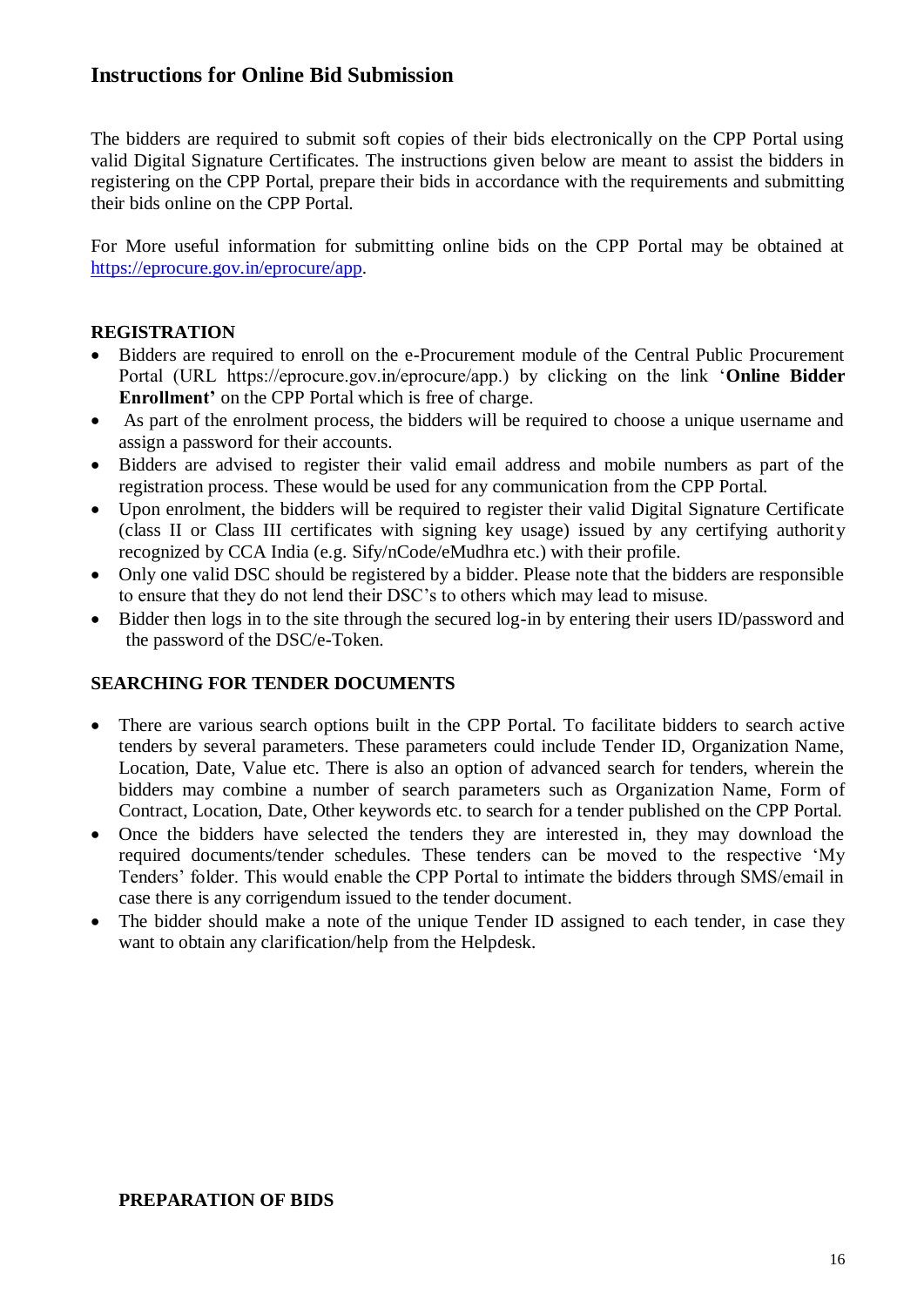- Bidder should take into account any corrigendum published on the tender document before submitting their bids.
- Please go through the tender advertisement and the tender document carefully to understand the documents required to be submitted as part of the bid. Please note the number of covers in which the bid documents have to be submitted, the number of documents- including the names and content of each of the document that need to be submitted. Any deviations from these may lead to rejection of the bid.
- Bidder, in advance, should get ready the bid documents to be submitted as indicated in the tender document/schedule and generally, they can be in PDF/XLS/RAR/DWF/JPG formats. Bid documents may be scanned with 100 dpi with black and white option which helps in reducing size of the scanned document.
- To avoid the time and effort required I uploading the same set of standard documents which are required to be submitted as a part of every bid, a provision of uploading such standard documents (e.g. PAN card copy, annual reports, auditor certificates etc.) has been provided to the bidders. Bidders can use 'My Space' or 'other important Documents' area available to them to upload such documents. These documents may be directly submitted from the "My Space" area while submitting a bid, and need not be uploaded again and again. This will lead to a reduction in the time required for bid submission process.

## **SUBMISSION OF BIDS**

- Bidder should log into the site well in advance for bid submission so that they can upload the bid in time i.e. on or before the bid submission time. Bidder will be responsible for any delay due to other issues.
- The bidder has to digitally sign and upload the required bid documents one by one as indicated in the tender document.
- Bidder has to select the payment option as 'offline' to pay the tender fee/EMD as applicable and enter details of the instrument.
- Bidder should prepare the EMD as per the instructions specified in the tender document. The original should be posted/couriered/given in person to the concerned official, latest by the last date of bid submission or as specified in the tender documents. The details of the DD/any other accepted instrument, physically sent, should tally with the details available in the scanned copy and the data entered during bid submission time. Otherwise the uploaded bid will be rejected.
- Bidders are requested to note that they should necessarily submit their financial bids in the Format provided and no other format is acceptable. If the price bid has been given as a standard BOQ format with the tender document, then the same is to be downloaded and to be filled by all the bidders. Bidders are required to download the BoQ file, open it and complete the white colored (unprotected) cell with their respective financial quotes and other details (such as name of the bidder). No other cells should be changed. Once the details have been completed, the bidder should save it and submit it online, without changing the filename. If the BOQ file is found to be modified by the bidder, the bid will be rejected.
- The server time (which is displayed on the bidders' dashboard) will be considered as the standard time for referencing the deadlines for submission of the bids by the bidders, opening of bids etc. The bidders should follow this time during bid submission.
- All the documents being submitted by the bidders would be encrypted using PKI encryption techniques to ensure the secrecy of the data. The data entered cannot be viewed by unauthorized persons until the time of bid opening. The confidentiality of the bids is maintained using the secured Socket Layer 128 bit encryption technology. Data storage encryption of sensitive fields is done. Any bid document that is uploaded to the server is subjected to symmetric, encryption using a system generated symmetric key. Further this key is subjected to asymmetric encryption using buyers/bid openers public keys. Overall, the uploaded tender documents become readable only after the tender opening by the authorized bid openers.
- The uploaded tender documents become readable only after the tender opening by the authorized bid openers.